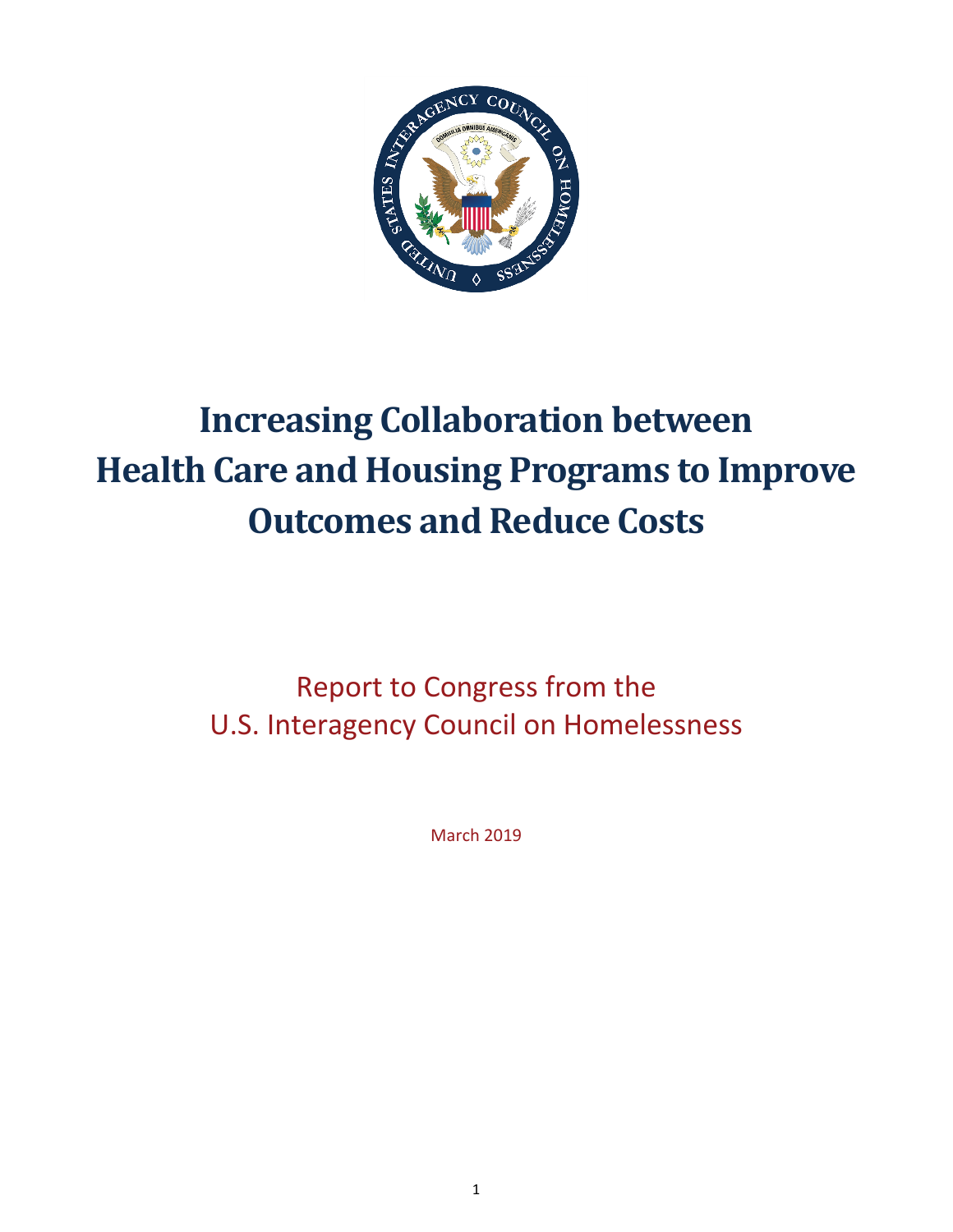In response to the House and Senate Committees on Appropriations, the United States Interagency Council on Homelessness (USICH) has implemented interagency processes and discussions to assess how federal housing programs and federal health programs could better collaborate to reduce costs and improve health and housing outcomes. Particular attention has been given to outcomes for the following populations experiencing homelessness: chronically homeless individuals; homeless individuals with behavioral health conditions; and homeless children, including infants, in families that either receive housing assistance under programs administered by the federal government or could benefit from grant programs administered by the federal government.

# **Background**

*[Home, Together: The Federal Strategic Plan to Prevent and End](https://www.usich.gov/resources/uploads/asset_library/Home-Together-Federal-Strategic-Plan-to-Prevent-and-End-Homelessness.pdf) Homelessness<sup>1</sup> establishes federal strategies that* will support states and communities to make homelessness a rare, brief, and one-time experience and to sustain progress and success. The Plan is premised on the understanding that ending homelessness cannot be achieved by one system alone, but requires multiple systems and sectors working collaboratively towards this goal. As such, the Plan focuses on federal strategies that promote increased collaboration among health and housing systems to scale housing and services interventions that are necessary for ending homelessness and improving health outcomes for individuals and families. Specific strategies include:

- Identifying, targeting, and connecting individuals and families to resources and opportunities that promote housing stability;
- Improving efforts to prevent people from entering homelessness as they transition from health and behavioral health care facilities;
- Increasing the availability of medical respite programs;
- Aligning services to ensure that people with behavioral health care needs have adequate and appropriate access to emergency shelter; and
- Engaging health and behavioral health care providers and HIV/AIDS housing and service organizations in coordinated entry processes in order to implement effective practices for referrals between systems.

Activities related to these strategies and several initiatives are currently underway and provide a foundation for continued federal efforts to improve collaboration between housing and health programs to decrease costs and improve outcomes for people experiencing or at risk of experiencing homelessness.

This report provides an inventory and assessment of several important, current collaborations and efforts as well as recommendations for furthering and building upon those efforts, including:

- Medicaid-housing state-level partnerships being fostered through Center for Medicare and Medicaid's (CMS) Innovation Accelerator Program;
- Sharing information and new strategies for using Medicaid to support services that promote housing stability;

<span id="page-1-0"></span> <sup>1</sup> [https://www.usich.gov/resources/uploads/asset\\_library/Home-Together-Federal-Strategic-Plan-to-Prevent-and-End-](https://www.usich.gov/resources/uploads/asset_library/Home-Together-Federal-Strategic-Plan-to-Prevent-and-End-Homelessness.pdf)[Homelessness.pdf](https://www.usich.gov/resources/uploads/asset_library/Home-Together-Federal-Strategic-Plan-to-Prevent-and-End-Homelessness.pdf)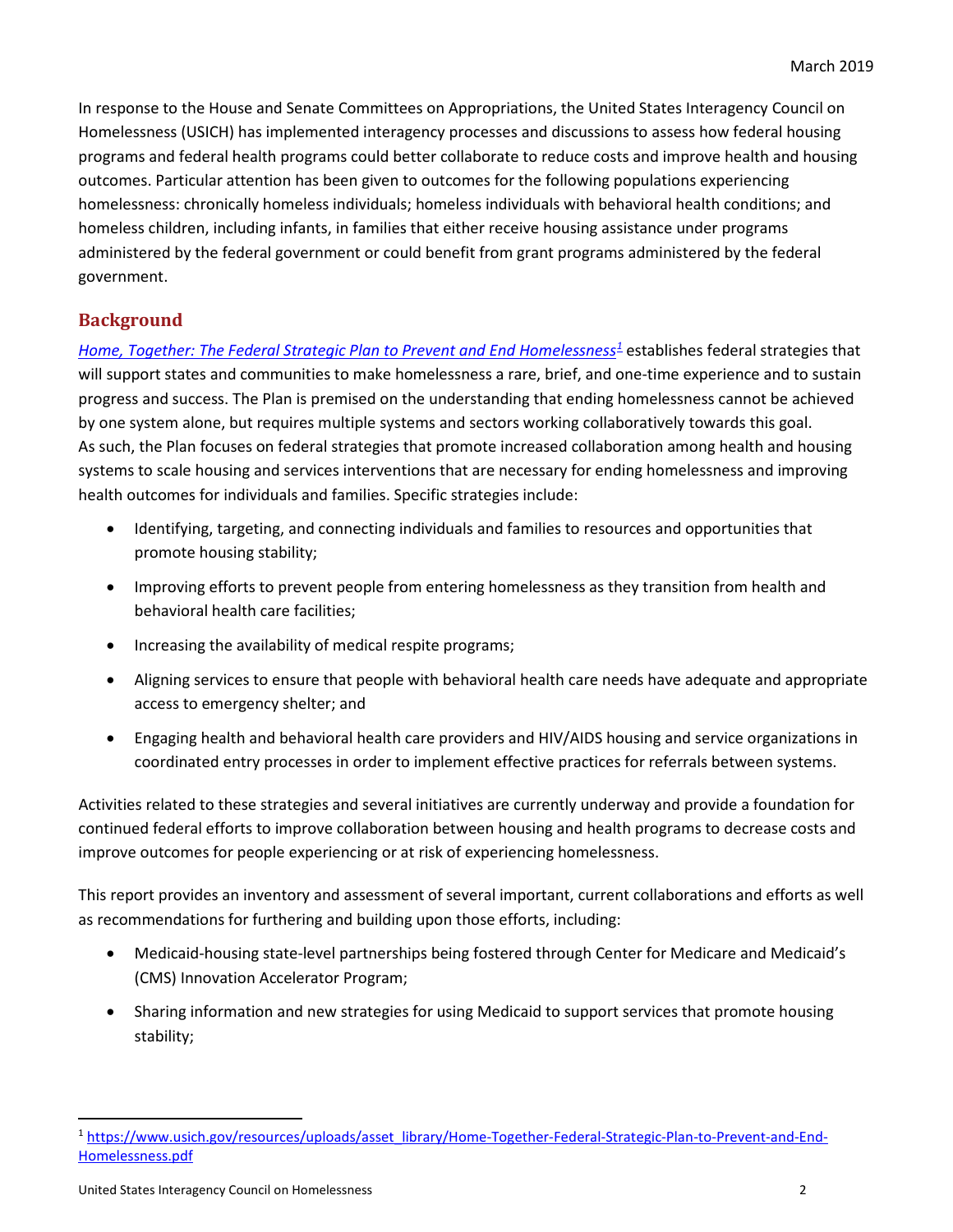- Encouraging partnerships to meet the needs of families and young children at-risk of and experiencing homelessness;
- Strengthening connections between local health centers and housing programs; and
- Interdepartmental Serious Mental Illness Coordinating Committee (ISMICC) engagement

In addition to building upon these current efforts, this report also provides recommendations for additional activities to strengthen collaboration, reduce costs, and improve outcomes, including efforts to:

- 1. Advance supported employment to improve economic outcomes and housing stability;
- 2. Maximize Section 811 Mainstream Housing Choice Voucher Program to expand high-quality housing and services for people with disabilities, including people experiencing chronic homelessness.
- 3. Strengthen the integration of treatment and housing strategies for people affected by opioid use disorders by:
	- a. Facilitating access to Medication-Assisted Treatment (MAT) in federally-funded housing programs and reducing barriers to housing for people participating in MAT, including people living in rural areas;
	- b. Scaling opportunities to pair MAT with housing assistance, including for pre- and postpartum mothers in families; and
	- c. Conducting an environmental scan of existing recovery residence models with special attention to improving understanding of effective approaches within the Continuum of Care (CoC).

## **Evidence for Approaches**

Activities and strategies described within this report are guided by established or emerging evidence, including a focus on connections between housing stability, health, and other outcomes and the cost-effectiveness of investments into housing opportunities. To improve housing stability and other outcomes, communities, with support from federal agencies, are developing coordinated systems with multiple entry points and standardized approaches to assessment, in order to streamline people's ability to access needed housing resources and programs—including mainstream programs like workforce services, early childhood education, schools, health and behavioral health care programs, affordable housing, and others.<sup>[2](#page-2-0)</sup> These efforts and others have helped reduce homelessness nationwide by 15% between 2010 and 2018, according to annual Point-in-Time counts,<sup>[3](#page-2-1)</sup> and contributes to improved health and other social outcomes.

Effective approaches, developed in response to strong evidence, include: prioritizing people experiencing homelessness for new and existing affordable housing; providing rapid re-housing to families and individuals; and providing supportive housing opportunities to people with the most intense needs. USICH's *The Evidence Behind Approaches that Drive an End to Homelessness[4](#page-2-2)* highlights the evidence that informs these key strategies for preventing and ending homelessness and guides investments in cost-effective solutions.

<span id="page-2-0"></span> <sup>2</sup> <https://www.usich.gov/solutions/crisis-response/coordinated-entry/>

<span id="page-2-1"></span><sup>3</sup> <https://www.hudexchange.info/resources/documents/2018-AHAR-Part-1.pdf>

<span id="page-2-2"></span><sup>4</sup> [https://www.usich.gov/resources/uploads/asset\\_library/evidence-behind-approaches-that-end-homelessness.pdf](https://www.usich.gov/resources/uploads/asset_library/evidence-behind-approaches-that-end-homelessness.pdf)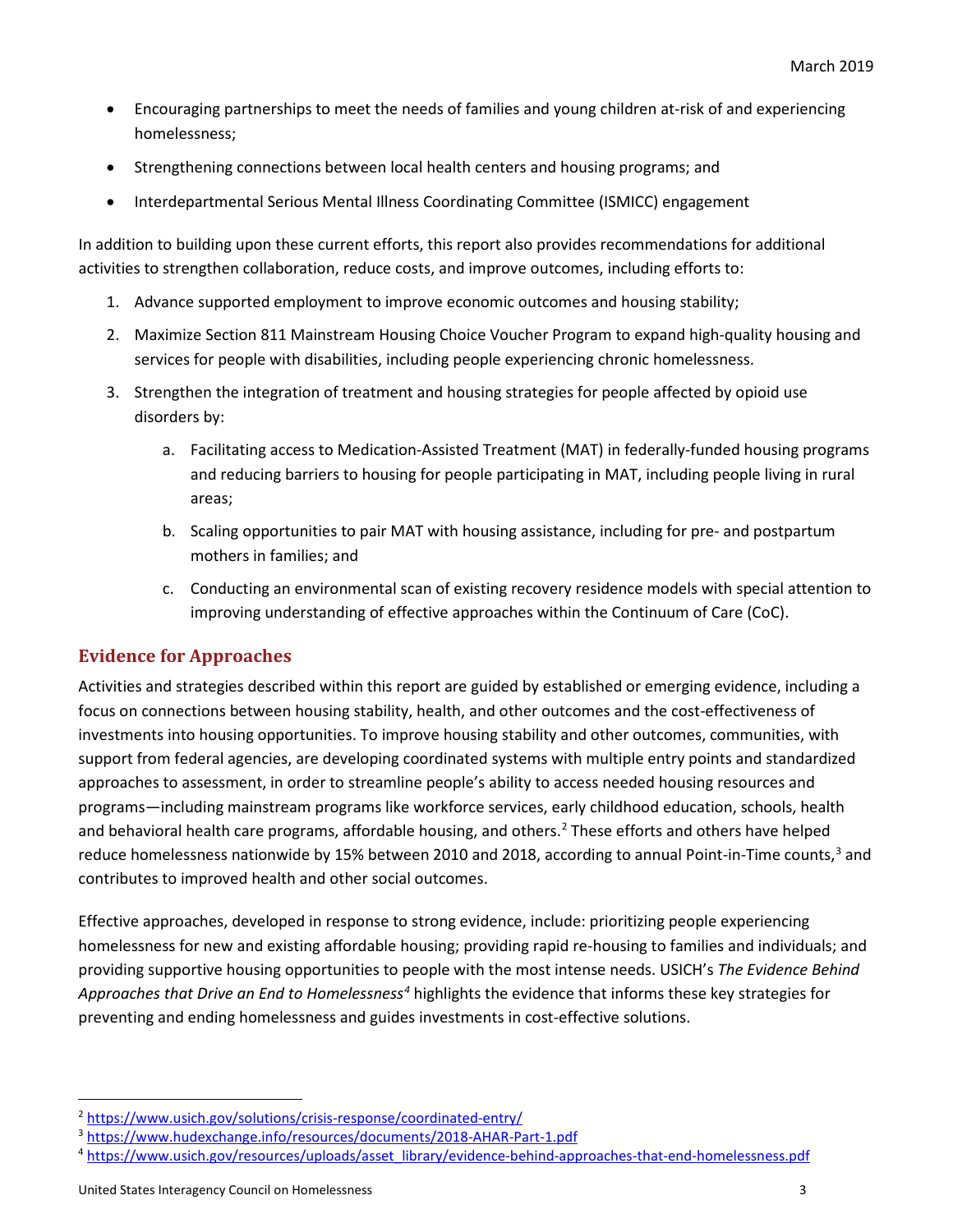## **Inventory and Assessment of Current Collaborations and Recommendations for Advancing Efforts**

Federal agencies have worked in close partnership to develop, expand, and support states and communities in implementing housing and shelter programs in close coordination with health care providers and systems. Agencies have focused efforts on ensuring that individuals and families experiencing homelessness have access to health care, while recognizing that stable housing is an essential platform from which to access and utilize health care services appropriately and effectively, and upon which individuals and families can thrive.

The activities described here represent some of the most significant efforts that have been undertaken at the federal-level to improve health and housing outcomes for individuals and families experiencing homelessness, and include several efforts aimed at reducing costs across systems. However, more work and attention is needed to advance these strategies. Therefore, recommendations have also been included for advancing each effort.

## **Efforts Focused on Chronic Homelessness and People with Behavioral Health Conditions**

#### **Medicaid-Housing State Partnerships Being Fostered Through CMS's Innovation Accelerator Program**

With a greater understanding of the medical costs associated with chronic homelessness, and a policy focus on reducing unnecessary institutionalization across many populations, many state Medicaid agencies have been seeking to better support Medicaid beneficiaries to live stably in the community while also more cost-effectively utilizing health care resources and strengthening health outcomes. State Medicaid agencies have increasingly recognized that access to stable, affordable housing is critically important for ensuring that beneficiaries could live in the community. Historically state Medicaid agencies and state housing finance agencies were largely siloed. In response to this dynamic, in 2016, the Department of Housing and Urban Development (HUD), Department of Health and Human Services' (HHS) CMS and Substance Abuse and Mental Health Services (SAMHSA), and USICH pursued a joint technical assistance effort under CMS' Innovation Accelerator Program, focused on "Promoting Community Integration through Long-Term Services and Supports," to support states in pursuing these opportunities through better state-level collaboration and more coordinated use of Medicaid services, housing, and behavioral health resources. Program support, training, and technical assistance has been provided to 19 states to date, including: Alaska, California, Connecticut, Hawaii, Illinois, Kentucky, Maine, Massachusetts, Michigan, Minnesota, Montana, Nebraska, North Dakota, New Jersey, Nevada, Oregon, Texas, Utah, and Virginia.

**Recommendation**: Federal agencies should maximize the opportunity to work directly with states through technical assistance, and foster peer-to-peer dialogue and learning between states who are currently and have previously participated. Additionally, federal agencies should continue to support state leadership on efforts to align Medicaid and housing resources.

#### **Sharing Information and New Strategies for Using Medicaid to Support Services That Promote Housing Stability**

In 2014, HHS/ The Office of the Assistant Secretary for Planning and Evaluation (ASPE) issued A Primer on Using [Medicaid for People Experiencing Chronic Homelessness and Tenants in Permanent Supportive Housing](https://aspe.hhs.gov/pdf-report/primer-using-medicaid-people-experiencing-chronic-homelessness-and-tenants-permanent-supportive-housing)<sup>[5](#page-3-0)</sup>, which outlines Medicaid authorities and waivers, benefit plans, services, payment mechanisms, service delivery structures, and medical necessity criteria to help states navigate changes that could be made to strengthen the way states utilize Medicaid to support individuals experiencing chronic homelessness. Further, the Substance Use-

<span id="page-3-0"></span> <sup>5</sup> [https://aspe.hhs.gov/pdf-report/primer-using-medicaid-people-experiencing-chronic-homelessness-and-tenants](https://aspe.hhs.gov/pdf-report/primer-using-medicaid-people-experiencing-chronic-homelessness-and-tenants-permanent-supportive-housing)[permanent-supportive-housing](https://aspe.hhs.gov/pdf-report/primer-using-medicaid-people-experiencing-chronic-homelessness-and-tenants-permanent-supportive-housing)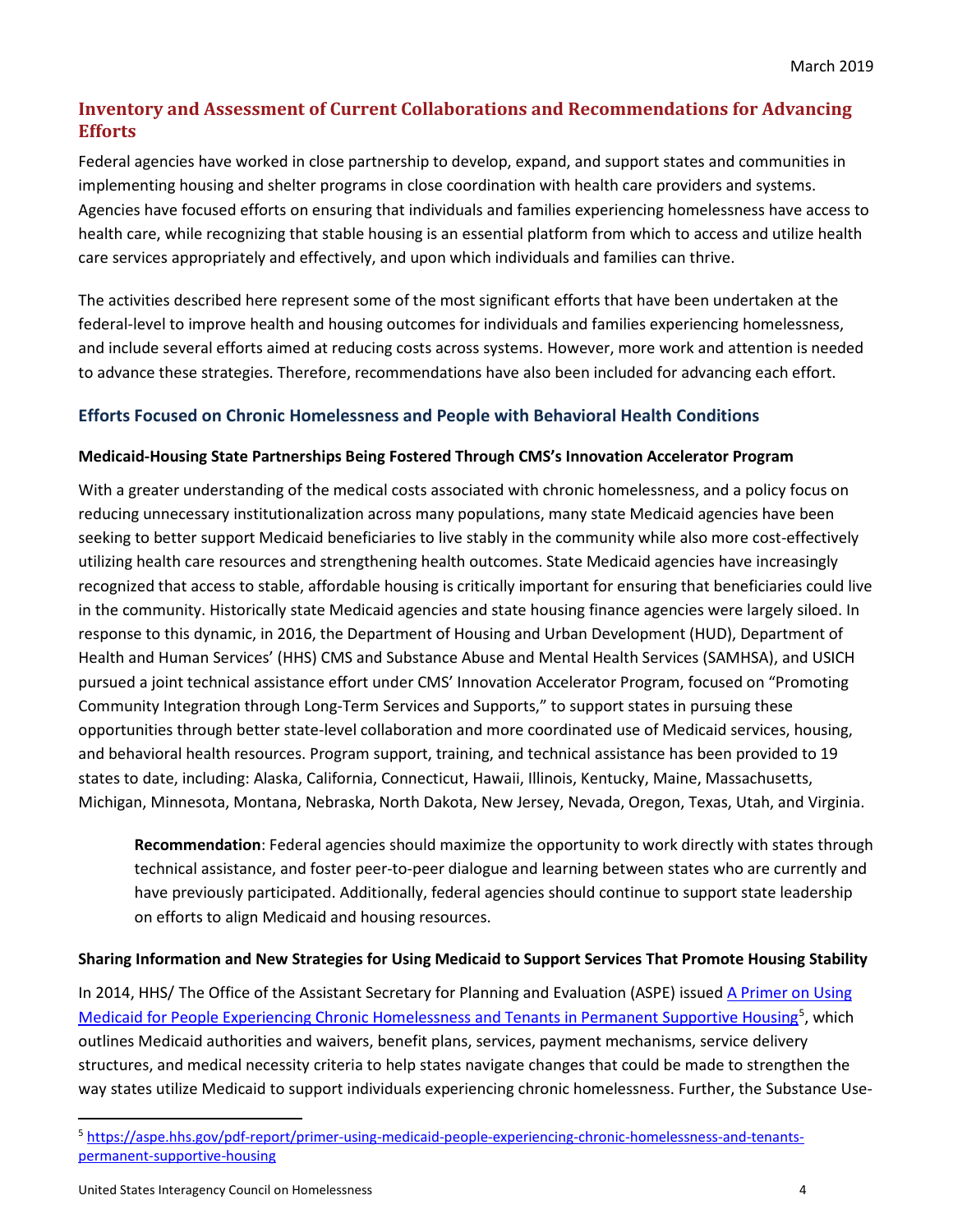Disorder Prevention that Promotes Opioid Recovery and Treatment for Patients and Communities Act (SUPPORT for Patients and Communities Act) (Pub. L. 115-271) has directed HHS to write a report describing innovative state initiatives and strategies for providing housing-related services and supports under a State Medicaid program to individuals with substance use disorders who are experiencing or at risk of experiencing homelessness.<sup>[6](#page-4-0)</sup>

**Recommendation**: To support expedited progress in this area, federal agencies should provide information, materials, and examples of:

- How states have utilized authorities granted to them under the Medicaid program's Home & Community Based Services (HCBS) (1915(i) and 1915(c)) waivers to support strategies and activities that, in partnership with housing resources, promote housing stability, reduce costs, and improve health outcomes;
- Case studies and templates for waiver applications or state plan amendments;
- Lessons learned from the three rounds of technical assistance to states.

#### **Efforts Focused on Families with Children, Including Infants**

### **Encouraging Partnerships to Meet the Needs of Families with Young Children At-Risk of and Experiencing Homelessness**

USICH, HHS, HUD, and the Department of Education are developing a series of guidance on state- and local strategies to meet the needs of families with young children at-risk of and experiencing homelessness, with a specific focus on coordination between CoCs, Head Start and early childhood education programs, Maternal Infant and Early Childhood Home Visiting (MIECHV) programs, and the Healthy Start program. The series will promote access to early childhood health and development programs and childcare through coordinated entry systems, building off of the jointly-published Policy Statement on Meeting the Needs of Families with Children [Experiencing Homelessness](https://www.acf.hhs.gov/sites/default/files/ecd/echomelessnesspolicystatement.pdf)<sup>[7](#page-4-1)</sup>. Each of the six documents will focus on key strategies for early childhood, housing, and homelessness services providers to consider when addressing the needs of families at-risk of and experiencing homelessness and reinforce three over-arching recommendations to strengthen cross-system collaboration:

- 1. Support a whole-family approach by developing and strengthening partnerships across early childhood and housing programs and systems;
- 2. Enhance early childhood program and system integration with the CoCs' coordinated entry process;
- 3. Improve, leverage, and integrate early childhood homelessness data.

Most recently, HHS' Office of Head Start launched the Home at Head Start campaign to increase the number of eligible children and families experiencing homelessness enrolled in Head Start programs. This 90-day campaign seeks to enroll 10,000 children experiencing homelessness into a Head Start program by the end of March 2019. Supporting the efforts of Head Start programs to identify and enroll eligible families are a series of learning modules to help states and local programs better serve families with young children who maybe be experiencing

<span id="page-4-0"></span> <sup>6</sup> <https://www.congress.gov/115/bills/hr6/BILLS-115hr6eah.pdf>

<span id="page-4-1"></span><sup>7</sup> https://www.acf.hhs.gov/sites/default/files/ecd/echomelessnesspolicystatement.pdf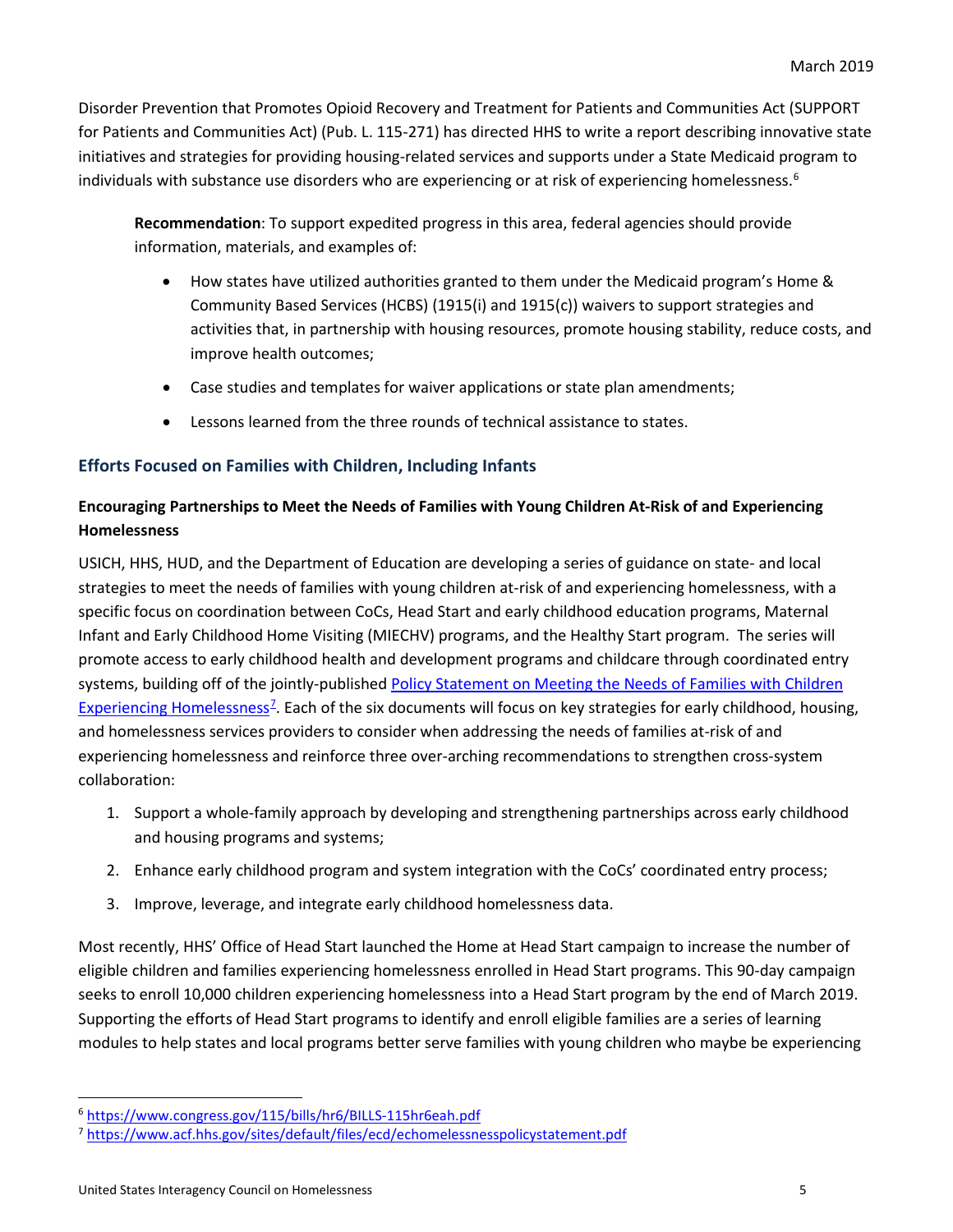homelessness.<sup>[8](#page-5-0)</sup> Released by HHS' Head Start Early Childhood Learning & Knowledge Center, key topics include understanding the dynamics of homelessness that affect families, children, and infants and understanding the McKinney-Vento definition of homelessness. The modules identify strategies for identification, outreach and improved access to early care and education, and connecting children and families experiencing homelessness with other resources available through Head Start or the community, such as child development and health screenings or health care and health insurance for families.

Federal partners have encouraged partnerships across these systems by collecting housing status data, incentivizing partnerships through the CoC program, sharing information about connecting to other systems, and have issued letters to MIECHV, tribal MIECHV, and Healthy Start grantees to encourage collaboration with CoC programs, non-profits, and public housing authorities (PHAs).

**Recommendation:** Building on the forthcoming fact sheets, federal agencies, including HHS, ED, and HUD, in partnership with USICH, should implement a feedback process using existing monitoring protocols and other tools to assess community and state progress toward implementing these strategies. Based upon that assessment, federal agencies should tailor technical assistance, guidance, and messaging to states and communities. Federal agencies should also consider appropriate program requirements or adjustments that are responsive to state, local, and national partners' feedback on the feasibility of implementing these strategies.

#### **Cross-Population Efforts to Address Health Care Needs of People Experiencing Homelessness**

#### **Strengthening Connections between Local Health Centers and Housing Programs**

Health Care for the Homeless programs and other Federally-Qualified Health Centers are critical partners in efforts to meet the health care needs of individuals and families experiencing homelessness. Health Centers, including Health Care for the Homeless Centers, are community-based and patient-directed organizations that serve low-income populations with limited access to health care, tasked with providing comprehensive primary care and the necessary supportive services that promote access to health care.

**Recommendation**: To better understand who is experiencing homelessness and housing instability at the community-level and to advance collaboration between these systems, guidance should be provided to Health Resources and Services Administration (HRSA)-funded health centers on expanding their use of the housing status element in ICD-10 codes to better understand the housing needs of their patients and to connect those patients to other resources in the community.

## **Additional Recommended Strategies to Improve Outcomes and Further Progress**

To further advance collaboration between health and housing programs to improve costs and outcomes for people experiencing chronic homelessness, people experiencing homelessness with behavioral health conditions who are not chronically homeless, and families experiencing homelessness with children, including infants, USICH and federal partners recommend pursuit of the following new strategies:

#### **1) Advance Supported Employment to Improve Economic Outcomes and Housing Stability.**

<span id="page-5-0"></span> <sup>8</sup> [Supporting Children and Families Experiencing Homelessness](https://eclkc.ohs.acf.hhs.gov/family-support-well-being/article/supporting-children-families-experiencing-homelessness)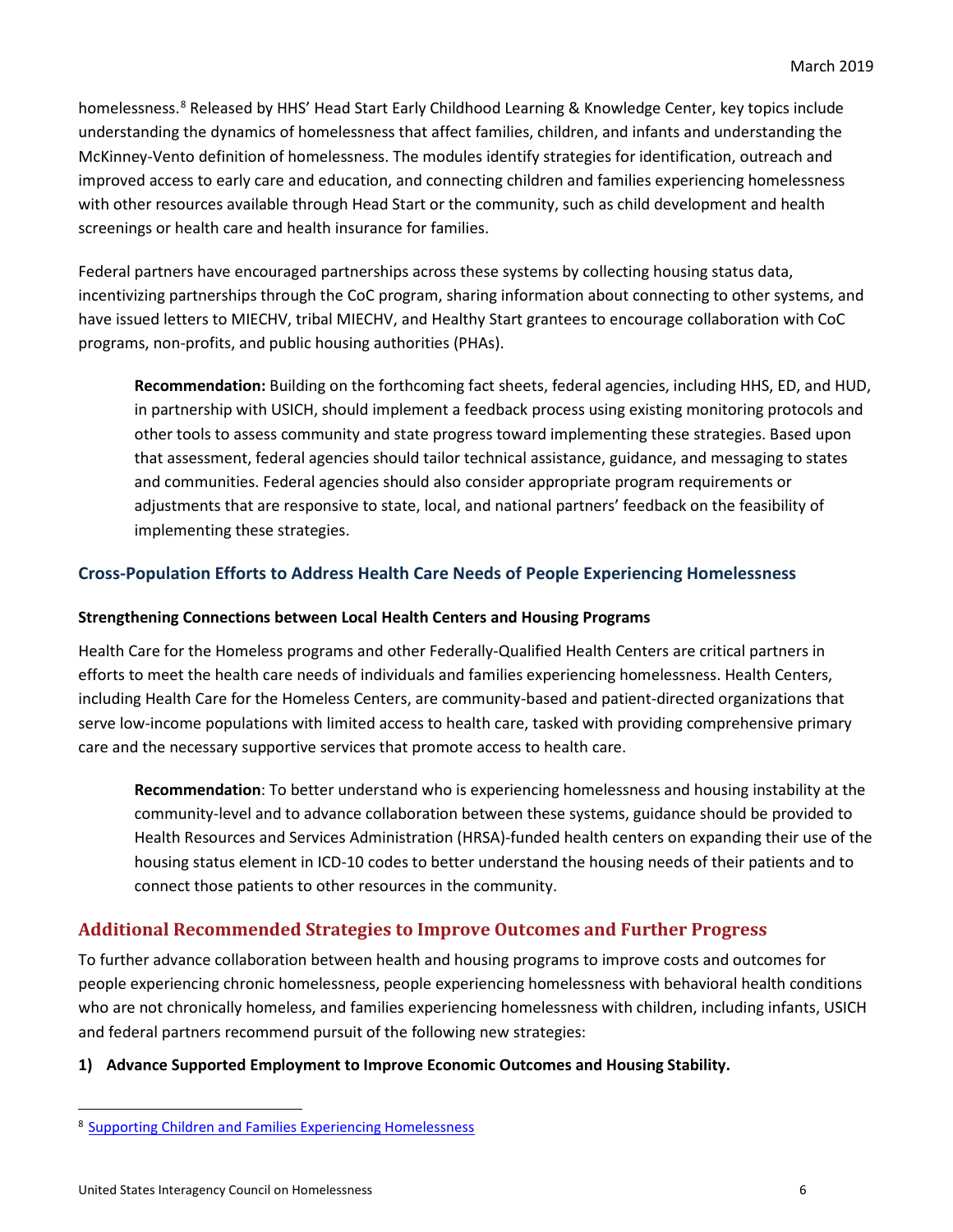USICH, HUD, and the Department of Labor (DOL) are co-chairing a recently-formed Interagency Working Group on Employment on Homelessness, which includes a focus on people with disabilities who are disproportionately represented among all people experiencing homelessness. Nearly half (47%) of adult individuals experiencing homelessness report that they have a disability. [9](#page-6-0) To support individuals with serious mental illness who are experiencing or at-risk of experiencing homelessness, including chronic homelessness, Individual Placement and Support (IPS), which is a model of supported employment for people with serious mental illness, should be scaled in order to better serve this population and to improve economic outcomes and housing stability.

IPS supported employment helps people living with behavioral health conditions find and succeed in competitive jobs of their choice. The results of 11 randomized controlled trials indicate that IPS programs serving individuals with serious mental illness consistently result in improved vocational outcomes.

Approximately sixty percent (60%) of IPS participants gain employment, compared to 23 percent (23%) who receive traditional employment services. Improved vocational outcomes are also consistent among individuals with substance use disorder issues and individuals experiencing homelessness.<sup>[10](#page-6-1)</sup> Current federal funding processes make it challenging to finance these services at the state and local levels due to fragmentation and inadequate knowledge of existing funding opportunities. However, some states are advancing supported employment by pursuing a variety of methods to align and integrate state and federal funds.<sup>[11](#page-6-2)</sup>

**Recommendation**: USICH recommends that federal partners prioritize activity outlined by the Interagency Working Group on Employment and Homelessness to increase opportunities for work and support recovery for individuals with barriers to employment, including models of supported employment<sup>[12](#page-6-3)</sup> to stabilize and support permanent housing among people with serious mental illness. DOL, in coordination with SAMHSA, HUD, and USICH, should develop guidance that defines effective supported employment strategies for people experiencing homelessness with serious mental illness.

**2) Maximize Section 811 Mainstream Housing Choice Voucher Program to Expand High-Quality Housing and Services for People with Disabilities, Including People Experiencing Chronic Homelessness.**  Through new appropriations into the Section 811 Mainstream Housing Choice Voucher Program, HUD recently awarded nearly \$100 million to 285 local PHAs across the country to provide permanent affordable housing to nearly 12,000 additional non-elderly people with disabilities. This program provides funding to housing agencies to assist non-elderly people with disabilities who are: transitioning out of institutional or other separated settings; at serious risk of institutionalization; experiencing homelessness; or at-risk of homelessness.[13](#page-6-4) An additional \$300 million for the Mainstream Housing Choice Voucher program will soon be available for communities. These vouchers create a vital opportunity for expanding permanent supportive housing opportunities to people who are chronically homeless, affected by health and behavioral health care conditions, and/or otherwise vulnerable.

<span id="page-6-0"></span> <sup>9</sup> 2016 AHAR part 2

<span id="page-6-1"></span><sup>&</sup>lt;sup>10</sup> Kikuko Campbell, et. al, Who Benefits From Supported Employment: A Meta-analytic Study, 37 Schizophrenia Bulletin 2, 370–380, 373-75 (2011)

<span id="page-6-2"></span><sup>11</sup> <https://aspe.hhs.gov/system/files/pdf/76216/supempFR.pdf>

<span id="page-6-3"></span><sup>12</sup> <https://www.hudexchange.info/programs/coc/>

<span id="page-6-4"></span><sup>13</sup> <https://www.hud.gov/sites/dfiles/PIH/documents/FY2017MainstreamVoucherNOFA.pdf>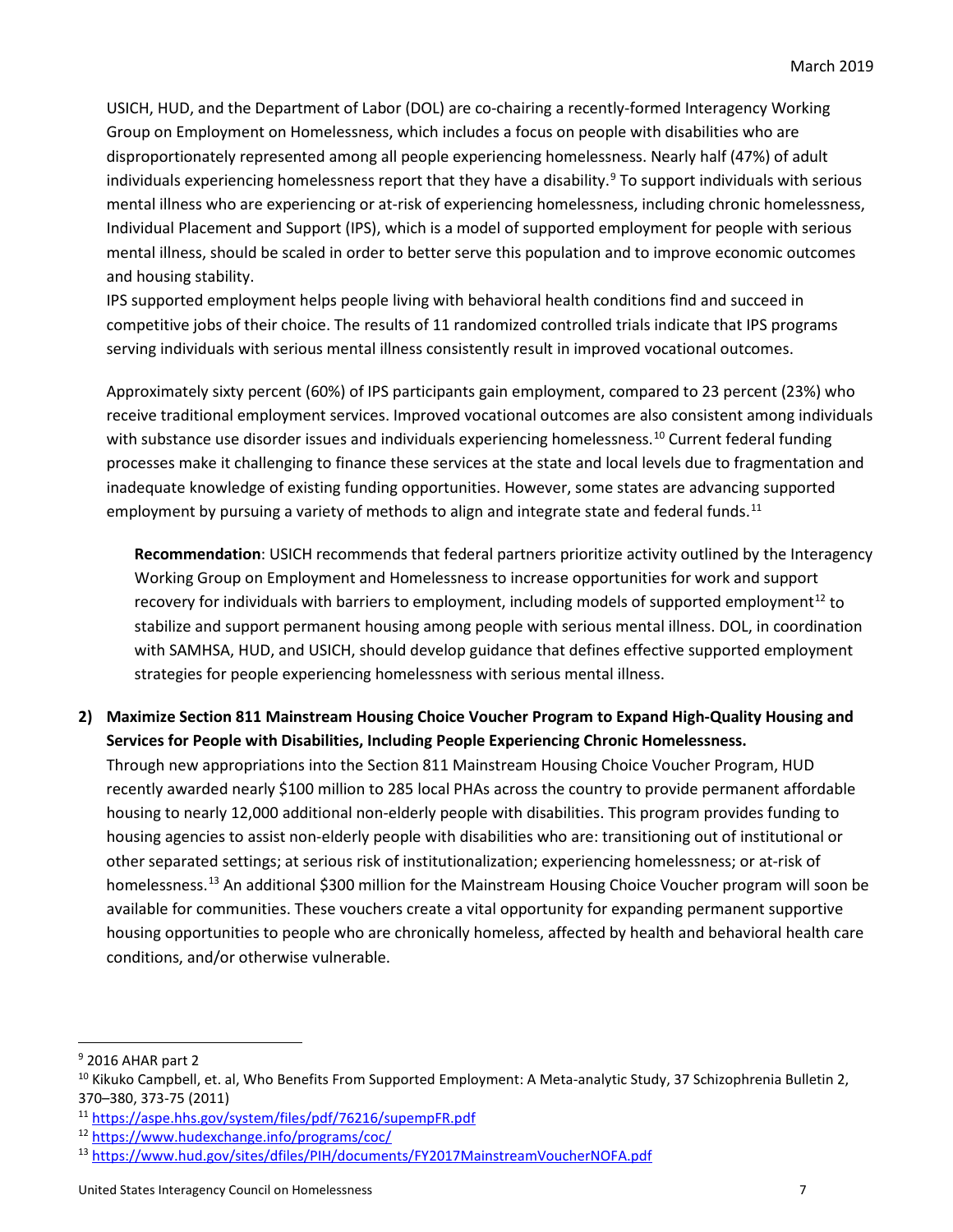**Recommendation**: USICH and HUD, along with federal partners, should encourage improved access to and utilization of Section 811 Mainstream Housing Choice Vouchers to serve people experiencing homelessness with disabilities, including people experiencing chronic homelessness, by:

• Providing more detailed guidance and technical assistance to support capacity of PHAs to implement Section 811 funding in support of permanent supportive housing activities, including through partnership with communities' coordinated entry systems; and

Additionally, federal partners should develop a peer-to-peer learning opportunity for Section 811 Mainstream Housing Choice Voucher grantees interested in targeting housing and services for people experiencing homelessness and leveraging other resources to support service needs.

- **3) Strengthen the Integration of Treatment and Housing Strategies for People Affected by Opioid Use Disorders by:**
	- **a. Facilitating access to MAT in federally-funded housing programs and reducing barriers to housing for people participating in MAT, including people living in rural areas**

Clinicians treating people experiencing homelessness and people who are unstably housed report that these individuals are at "especially high risk for both opioid use disorders and fatal overdoses, exacerbated by their limited access to MAT and to overdose prevention therapy."<sup>[14](#page-7-0)</sup> MAT is an evidence-based model that combines behavioral therapy with FDA-approved medications for a "whole person" approach to treating substance use disorders. MAT has been shown to increase the lifespan of those living with opioid use disorders, increase retention in treatment, decrease illicit opiate use and other criminal activity among people with substance use disorders, increase patients' ability to gain and maintain employment, and has improved birth outcomes among women who have substance use disorders and are pregnant.

However, misinformation and stigma around the use of MAT often leads housing program administrators, landlords, and peers to be cautious about welcoming MAT patients into housing programs. Additionally, access to this individually-tailored type of treatment is severely limited in most rural regions of the country, despite the increasing prevalence of opioid overdoses. In response, USDA has partnered with SAMHSA to provide transitional housing linked with treatment to rural communities hard hit by the opioid crisis.<sup>15</sup> Further, the HRSA is funding a Rural Center of Excellence focused on best practices in recovery housing programs for SUD, and interventions among lowincome, high-risk individuals in rural communities. Additionally, HUD established an EnVision Center in Chicago, at A Safe Haven Foundation. This transitional housing and recovery provider has beds for men, women, and children, and provides all three forms of MAT, in addition to workforce training for patients.[16](#page-7-2)

<span id="page-7-1"></span><span id="page-7-0"></span> <sup>14</sup> [http://www.nhchc.org/wp-content/uploads/2014/03/hch-opioid-use-disorders\\_adapting-your-practice-final-to-post.pdf](http://www.nhchc.org/wp-content/uploads/2014/03/hch-opioid-use-disorders_adapting-your-practice-final-to-post.pdf) <sup>15</sup> [https://www.usda.gov/media/press-releases/2018/08/31/usda-partners-provide-transitional-housing-rural-people-](https://www.usda.gov/media/press-releases/2018/08/31/usda-partners-provide-transitional-housing-rural-people-recovery)

[recovery](https://www.usda.gov/media/press-releases/2018/08/31/usda-partners-provide-transitional-housing-rural-people-recovery)

<span id="page-7-2"></span><sup>16</sup> <http://www.asafehaven.org/envision-centers/>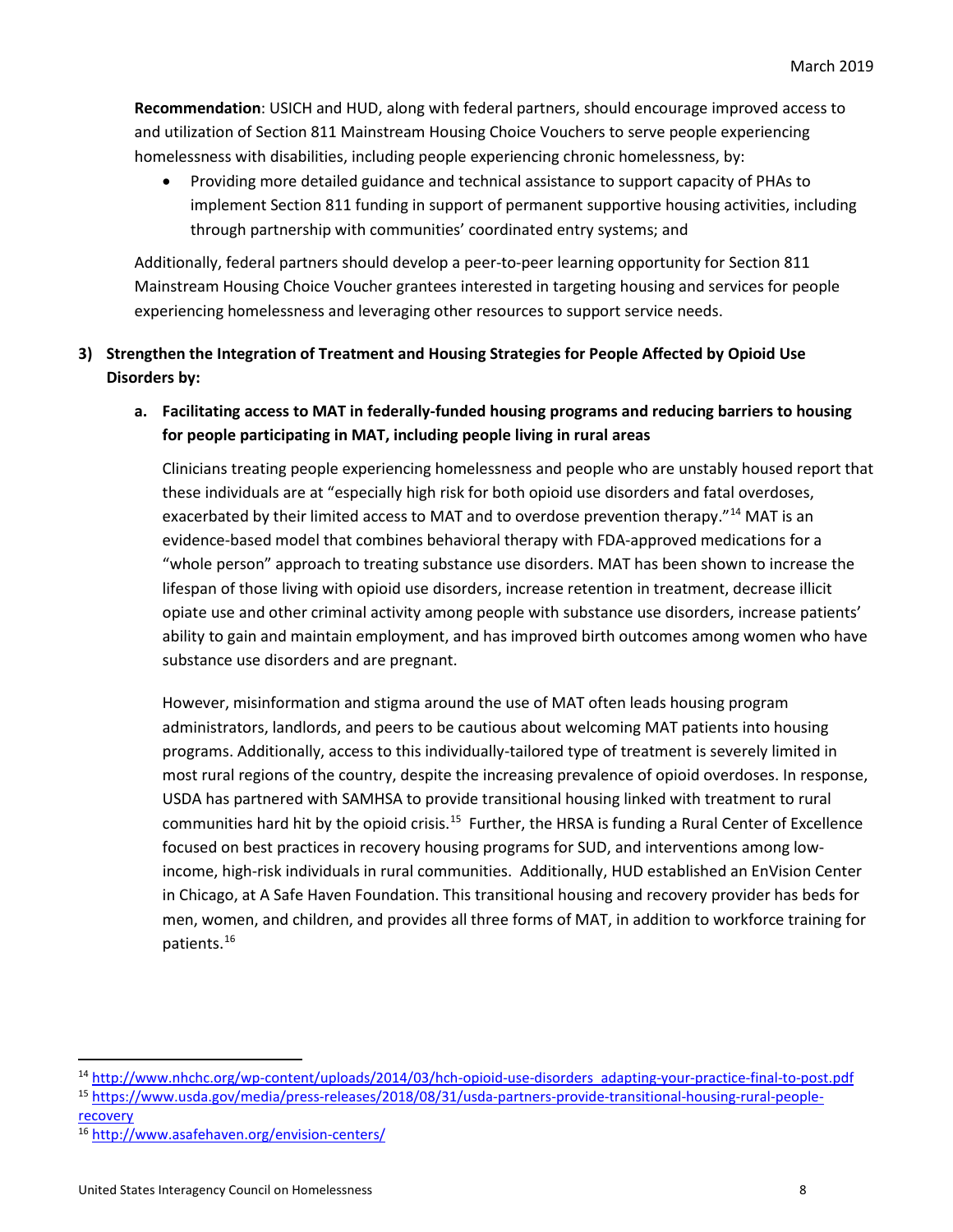Health, behavioral health, and homelessness experts alike have recommended permanent housing as an important intervention to promote successful treatment of people experiencing homelessness with opioid use disorders. $17$ 

**Recommendatio**n: To achieve directives set forth by the SUPPORT Act<sup>[18](#page-8-1)</sup>, Federal partners should provide guidance to communities that encourages housing programs to serve people receiving MAT, and through funding solicitations, incentivize communities to expand the integration of MAT services within housing settings. Through HRSA's Rural Communities Opioid Response Program, HRSA should work with HUD and USICH to encourage rural communities to integrate their treatment and housing efforts. SAMHSA and HUD should also encourage CoCs and SAMHSA's State Targeted Response, State Opioid Response, and Tribal Opioid Response Cooperative Agreements program recipients to partner together in efforts to reduce stigma related to MAT services and to improve access to treatment within housing programs. Federal entities should consider how to scale up and replicate the Chicago EnVision Center model, which, as part of its mission, coordinates federal, state, and local programs and resources to provide substance use disorder treatment, housing, workforce training, and employment.

#### **b. Scaling opportunities to pair MAT with housing assistance, including specifically for pre- and postpartum mothers in families**

Research indicates that opioid-dependent pregnant women are at high risk for homelessness, among other threats such as sexual violence and incarceration, and that many women do not have safe, substance-free living environments for themselves or their children.<sup>[19](#page-8-2)</sup> Further, the rate of opioid misuse and dependence is escalating in many communities, including among pregnant and parenting women. In addition, substance use disorders treatment systems are reporting increases in the number of individuals seeking treatment for opioid use disorders. Child welfare systems are reporting increases in caseloads, primarily among infants and young children coming into care, and hospitals are reporting increases of infants born with neonatal abstinence syndrome.<sup>[20](#page-8-3)</sup> Additionally, the rise in the number of grandparents left to raise their grandchildren when the parents are unable to overcome or succumb to addiction is posing new issues for social workers and support systems for kinship care. A coordinated, multi-systemic approach that is grounded in early identification and intervention can assist child welfare and treatment systems in conducting both a comprehensive assessment and ensuring access to the range of services needed by families. $^{21}$  $^{21}$  $^{21}$ 

According to an [Informational Memorandum](https://www.acf.hhs.gov/sites/default/files/cb/im1605.pdf)<sup>[22](#page-8-5)</sup> issued by the HHS Administration for Children and Families in 2016 and [letter](https://www.samhsa.gov/sites/default/files/programs_campaigns/medication_assisted/2017-colleague-letter-pregnant-parenting-women.pdf)<sup>[23](#page-8-6)</sup> issued by SAMHSA in 2017, an important best practice for addressing this

<span id="page-8-0"></span><sup>17</sup> [http://www.nhchc.org/wp-content/uploads/2014/03/hch-opioid-use-disorders\\_adapting-your-practice-final-to-post.pdf](http://www.nhchc.org/wp-content/uploads/2014/03/hch-opioid-use-disorders_adapting-your-practice-final-to-post.pdf) <sup>18</sup> <https://www.congress.gov/115/bills/hr6/BILLS-115hr6eah.pdf>

<span id="page-8-2"></span><span id="page-8-1"></span><sup>19</sup> <https://www.ncbi.nlm.nih.gov/pmc/articles/PMC4607033/>

<span id="page-8-3"></span><sup>20</sup> [https://aspe.hhs.gov/pdf-report/substance-use-opioid-epidemic-and-child-welfare-system-key-findings-mixed-methods](https://aspe.hhs.gov/pdf-report/substance-use-opioid-epidemic-and-child-welfare-system-key-findings-mixed-methods-study)[study](https://aspe.hhs.gov/pdf-report/substance-use-opioid-epidemic-and-child-welfare-system-key-findings-mixed-methods-study)

<span id="page-8-4"></span><sup>&</sup>lt;sup>21</sup> <https://ncsacw.samhsa.gov/resources/opioid-use-disorders-and-medication-assisted-treatment/default.aspx>

<span id="page-8-5"></span><sup>22</sup> <https://www.acf.hhs.gov/sites/default/files/cb/im1605.pdf>

<span id="page-8-6"></span><sup>&</sup>lt;sup>23</sup> [https://www.samhsa.gov/sites/default/files/programs\\_campaigns/medication\\_assisted/2017-colleague-letter-pregnant](https://www.samhsa.gov/sites/default/files/programs_campaigns/medication_assisted/2017-colleague-letter-pregnant-parenting-women.pdf)[parenting-women.pdf](https://www.samhsa.gov/sites/default/files/programs_campaigns/medication_assisted/2017-colleague-letter-pregnant-parenting-women.pdf)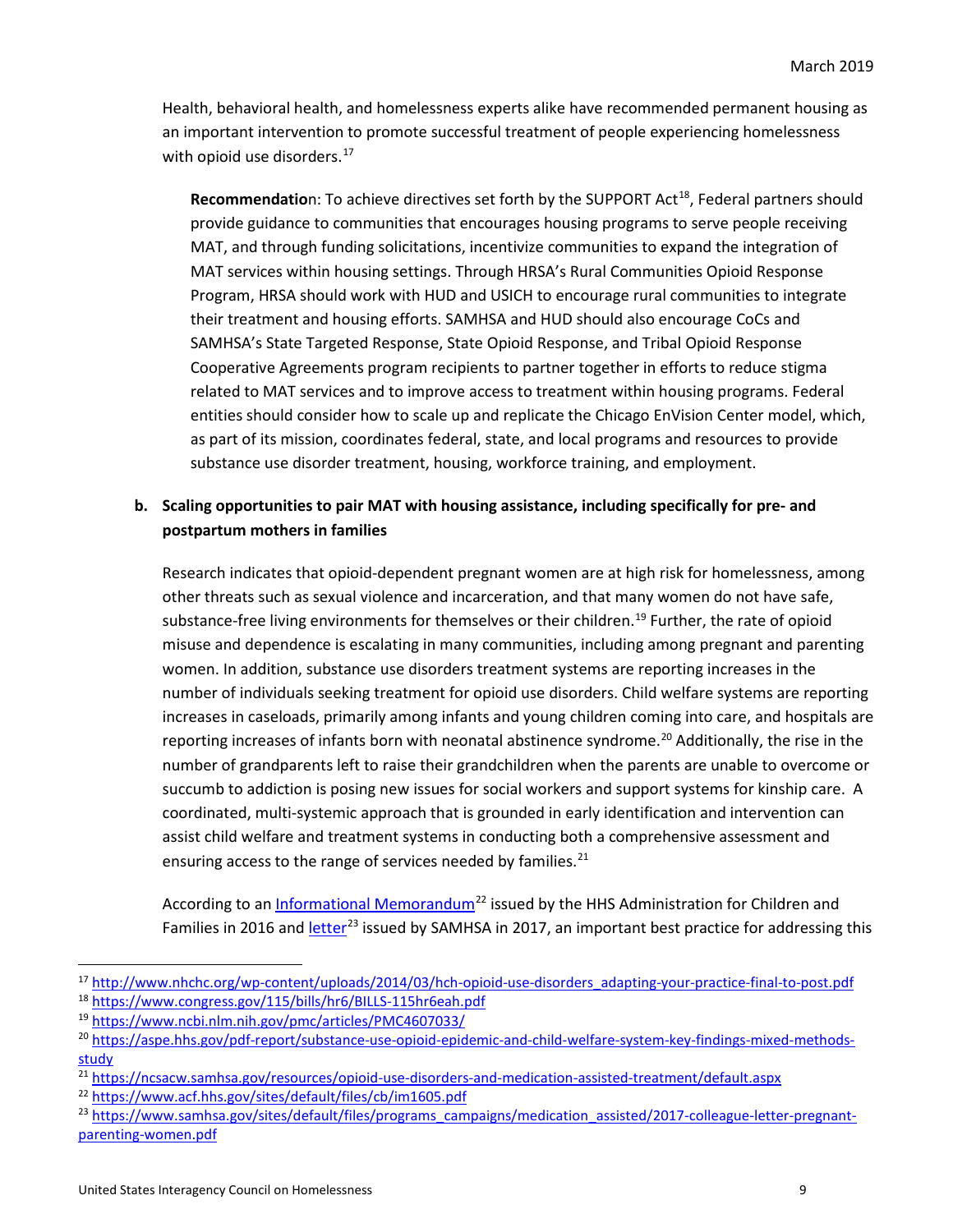problem is to provide appropriate treatment for pregnant women, including timely access to treatments, counseling, and access to comprehensive MAT. For example, several organizations in the state of Vermont have formed a collaborative in order to provide this population of women, including women postpartum and their infants, with coordinated comprehensive care from child welfare, mental health care and counseling, medical (including obstetrics and pediatrics) and substance use disorder treatment professionals across the state.<sup>[24](#page-9-0)</sup> However, such benefits do not exist in many states, and women residing in those states lose their Medicaid benefits postpartum. That is why the President signed the overwhelmingly bipartisan opioid law, the SUPPORT for Patients and Communities Act, to promote access to treatment for addiction for new mothers with lower incomes, as well as for addicted mothers and babies together.

USICH'[s Strategies for Addressing the Intersection of the Opioid Crisis and Homelessness](https://www.usich.gov/resources/uploads/asset_library/Strategies_to_Address_Opioid_Crisis.pdf)<sup>[25](#page-9-1)</sup> identifies the need to support communities to improve cross-system coordination to pair treatment with housing support and increase access to MAT as part of their system-wide efforts to end homelessness.

**Recommendation**: For pre- and postpartum women who need MAT, USICH and federal partners recommend that this care be coupled with wrap-around services and existing permanent housing assistance, particularly Rapid Re-housing funded by the CoC program and Emergency Solutions Grants, to address homelessness among women and infants impacted by opioid use disorders who are experiencing housing instability or homelessness and want treatment.

## **Conclusion**

As evidenced in this report, there are several important, current collaborations and efforts underway to improve collaboration between housing and health programs to decrease costs and improve outcomes, as well as opportunities for furthering and building upon those efforts. USICH will work with federal partners to build upon current efforts by taking action on the following recommendations:

- 1. Federal agencies should maximize the opportunity to work directly with states through round three of the technical assistance, and foster peer-to-peer dialogue and learning between states who are currently and have previously participated. Additionally, federal agencies should seek opportunities outside of the technical assistance structure to partner with state leadership on efforts to align Medicaid and housing resources;
- 2. To support expedited progress in this area, federal agencies should provide information, materials, and examples of:
	- a. How states have utilized authorities granted them under the Medicaid program's Home & Community Based Services (HCBS) (1915(i) and 1915(c)) waivers to support strategies and activities that, in partnership with housing resources, promote housing stability, reduce costs, and improve health outcomes;
	- b. Case studies and templates for waiver applications or state plan amendments,
	- c. Lessons learned from the three rounds of technical assistance to states.

<span id="page-9-0"></span> <sup>24</sup> <https://www.acf.hhs.gov/sites/default/files/cb/im1605.pdf>

<span id="page-9-1"></span><sup>&</sup>lt;sup>25</sup> [https://www.usich.gov/resources/uploads/asset\\_library/Strategies\\_to\\_Address\\_Opioid\\_Crisis.pdf](https://www.usich.gov/resources/uploads/asset_library/Strategies_to_Address_Opioid_Crisis.pdf)